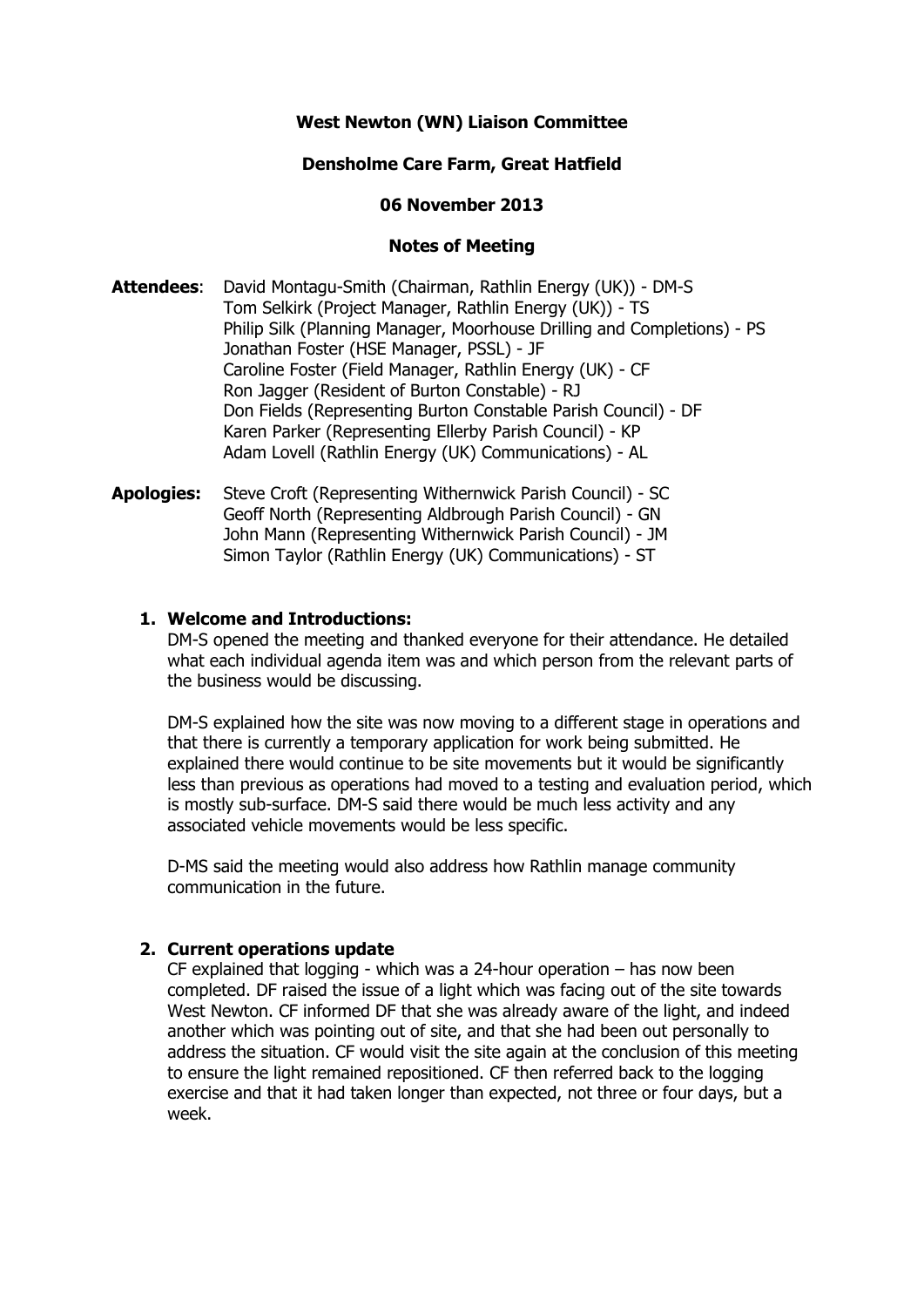DM-S asked if there had been any concerns about traffic. RJ said there had been a few mutterings and complaints regards the traffic movements, but that it was only really from people who had met them on the road and had to navigate safely past them. He said those he had seen had been driving considerately and quite steady.

TS asked if the 25 mph speed limit had been adopted. JF confirmed it had. CF suggested most lorries had been arriving with escort vehicles due to their size so speed should never have been an issue. JF explained there was a deliberate under usage of signage reminding of speed limitations and that drivers are told about the importance of adhering to any speed restrictions before they deliver – with detailed and very specific briefings given beforehand.

RJ queried the shift patterns. JF explained some of the logging crews were operating three journeys between dropping off and picking up so there would be additional movements at shift changeover.

RJ explained he had been asked by a resident called Annette at 'Letter Box Cottage' if he could raise a point on her behalf. Annette said cracks have recently appeared in her bungalow and wondered whether there was a connection to the drilling activity.

TS assured RJ that this was not the case and that seismic testing had not been carried out in that area and that even if it had, the likelihood of cracks appearing in a house on the surface was highly unlikely. TS explained that wherever seismic activity took place a comprehensive monitoring and recording process was instituted (Peak Particle Velocity). CF agreed to follow this up and contact Annette directly. She reconfirmed that no seismic works had occurred nearby. DM-S assured residents that if it was something important to them or others then it was important to Rathlin Energy (UK) and that matters would be looked into.

#### **3. Well testing programme**

TS explained what had been happening on site recently was an evaluation of the well prior to testing, which is proposed for the New Year. A 'wire' was sent down the well, with a tool on the end which records and measures by sending out a sound pulse. In this case the works will enable Rathlin Energy (UK) to create an image of wellbore. The intention of this work is to find out if any additional activity will be required, to hydraulically isolate any areas of hydrocarbon interest, deep in the well. If this is required, a separate tool will be sent down to create holes in the casing and cement is then pumped in to isolate the specific area. This will involve 12-hour working for approximately 10 days.

The well will then be monitored for between two and four weeks. If necessary the process will be repeated. This work will take place between 7am and 7pm. TS said there will be a tanker on site when cementing is occurring.

TS indicated that the geological analysis of the well suggested that further testing is warranted. TS confirmed that fracking is not being contemplated. RJ asked if it may be considered in the future. TS said not for this well and that it was never part of the original plans or proposal.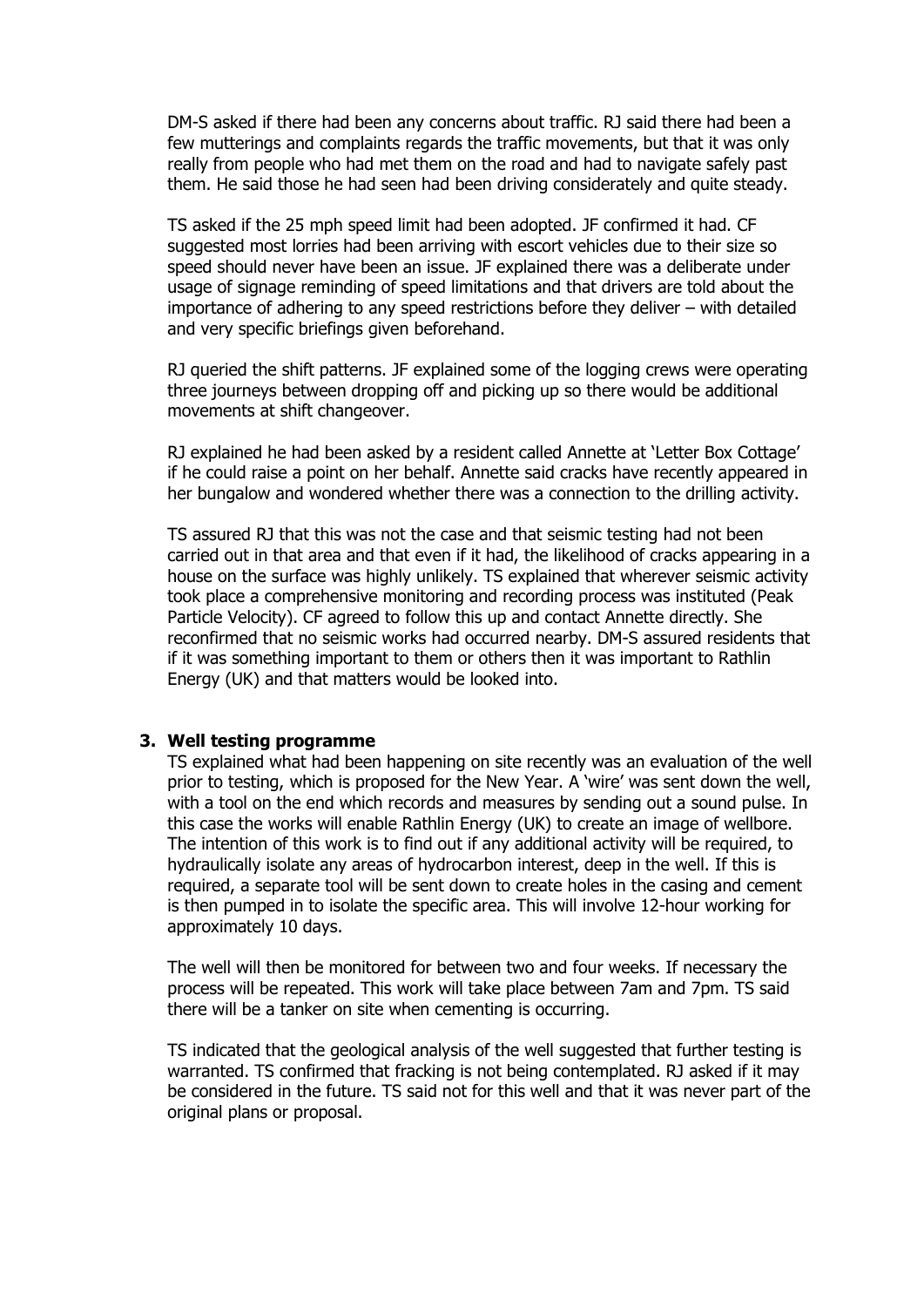TS said that the next phase of testing, proposed for the New Year, would involve three separate elements and that two would be very deep down - at about 2,500 metres. The objective is to acquire information about the reservoir properties of the rock to understand the pressure and mechanical characteristics.

The other test, at around 2,000 metres depth, is to establish if there is gas and if it could be produced.

TS explained that if gas is tested, then a daily rate of flow needs to be determined as part of the commercial evaluation.

RJ asked if similar operations were taking place at Crawberry Hill (CH). TS said that CH is at a similar stage as at WN. DM-S said there sites were very similar and that was not surprising for two sites only 15 miles apart. DM-S said there are parallels. TS explained that both sites have similar targets to test.

#### **4. Environment Agency permitting process**

The EA permits are required now as oil and gas operations have recently been categorised as a mining operation. As such, additional permits are required which focus specifically on extractive waste. JF reinforced that the permits are not being implemented because there are any additional risks. He said it is merely procedural.

The new categorising (i.e. as a mining operation) meant there were permits to be obtained in relation to ground water – which is anything between 25 metres and 10,000 metres – and that everything is classed as ground water. This is different from the original permits, WR11, for well boring which were specific to the protection of the near-surface aquifers. Specifically, JF explained it was the EU Mining Waste Directive and the EU Industrial Emissions Directive.

TS said there was a four-week public consultation period and then a seven to nine week period of determination for the EA permits.

KP suggested that if fracking was ever considered then these permits would maybe not be a bad thing. TS agreed, and explained that it would not have any impact on the way Rathlin Energy (UK) conducted previous operations nor expected/future operations at either site. He explained the permits essentially cover what comes out of the well and went in during the drilling and testing phase.

RJ asked if Rathlin Energy (UK) was working at a local level with the EA. JF explained it was at a national policy level although they were working with a newly formed department in the EA which has regional offices in Leeds. JF explained the legislation covered mine waste and that it didn't apply to water wells. He also explained it covered waste, which if any gas was flared in a testing capacity, then it is classed as waste, therefore the new permits are required.

JF explained the EA was working with industry to simplify the process. TS explained permits were being progressed in parallel at WN and CH. He said that Rathlin Energy (UK) anticipate a 13-week period before the testing can commence from the date of submission, which is expected to be at the end of November.